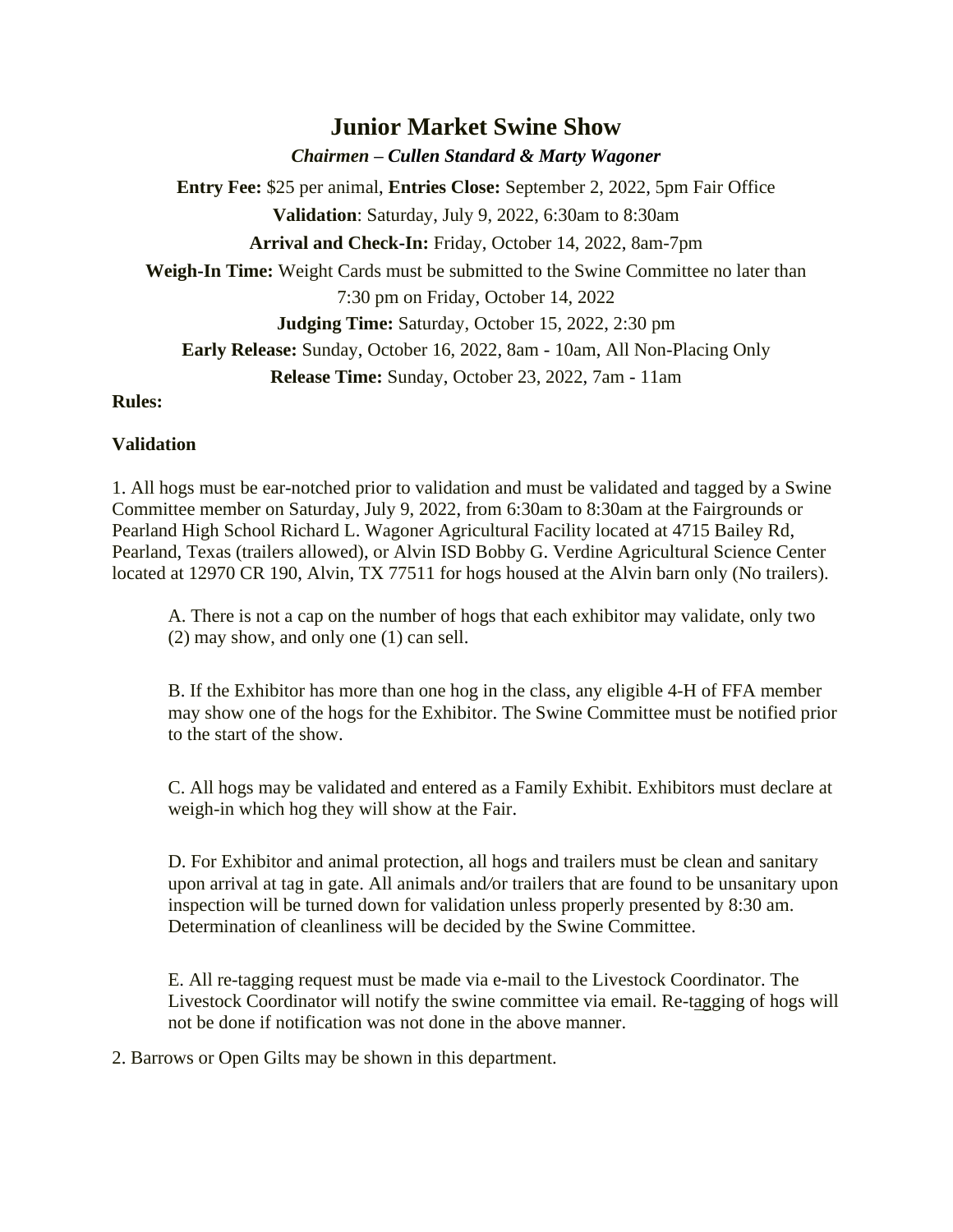#### **Check-in:**

3. All market hogs will be weighed by the exhibitor on designated scales in the swine barn provided by the swine committee. The official scales in the show arena are off limits and will only be used and operated by the swine committee on show day. Unauthorized use of official scale could result in disqualification.

4. The weigh slip is the individual official weight submitted in the swine office to the swine committee and designates which hog the Exhibitor will show on the day of judging. No changes can be made to the weight slip once it has been submitted. No exceptions.

4a. Once weight slip is turned into swine office, each exhibitor will be issued two (2) designated wristbands. One wristband for the exhibitor and must be worn at all times during the show. The second wristband may be used for any adult designee determined by the exhibitor. **DESIGNATED WRISTBANDS ARE NOT VALID FOR FAIR ENTRY.**

5. Absolutely no hogs are allowed in the Swine Barn prior to check-in time. If a hog is in the barn prior to check in time, the Exhibitor will be required to remove the animal until the time of check-in.

#### **Show:**

6. Hogs will be separated into ten classes with weight ranges from 240 pounds to 280 pounds. All classes will be divided by weight.

7. All hogs penned by judge during class will be reweighed before final placing. Any hog weighing less or more than ten (10) pounds of the individual weight turned in will be disqualified. Placing will be complete after weigh back of all penned hogs.

8. After the last class has been judged, Junior (ages 8-10), Intermediate (ages 11-13) and Senior (ages 14-19) Showmanship Contest. Winners will be announced immediately. SEE GENERAL LIVESTOCK RULE #13.

9. During swine show event, access to pen and arena areas will be restricted and monitored. Those with designated wristbands will be allowed access during show, however, wristbands must be worn and visible at all times. No exceptions. Ag teachers, 4-H leaders, and Swine committee members are required to visibly wear their designated wristbands at all times during the show.

10. Hogs may have only water applied to their skin on the day of show upon entering the show arena. All oil-based products and residues must be removed before entering the show arena. Water only allowed.

#### **Release:**

11. All non-placing animals must leave the grounds on Early Release, Sunday, October 16, 2022. Non-placing animals consist of any hog placing eleventh and below during the judgment of animals. Failure to remove non placing animals shall be disqualified from next year's Swine Show.